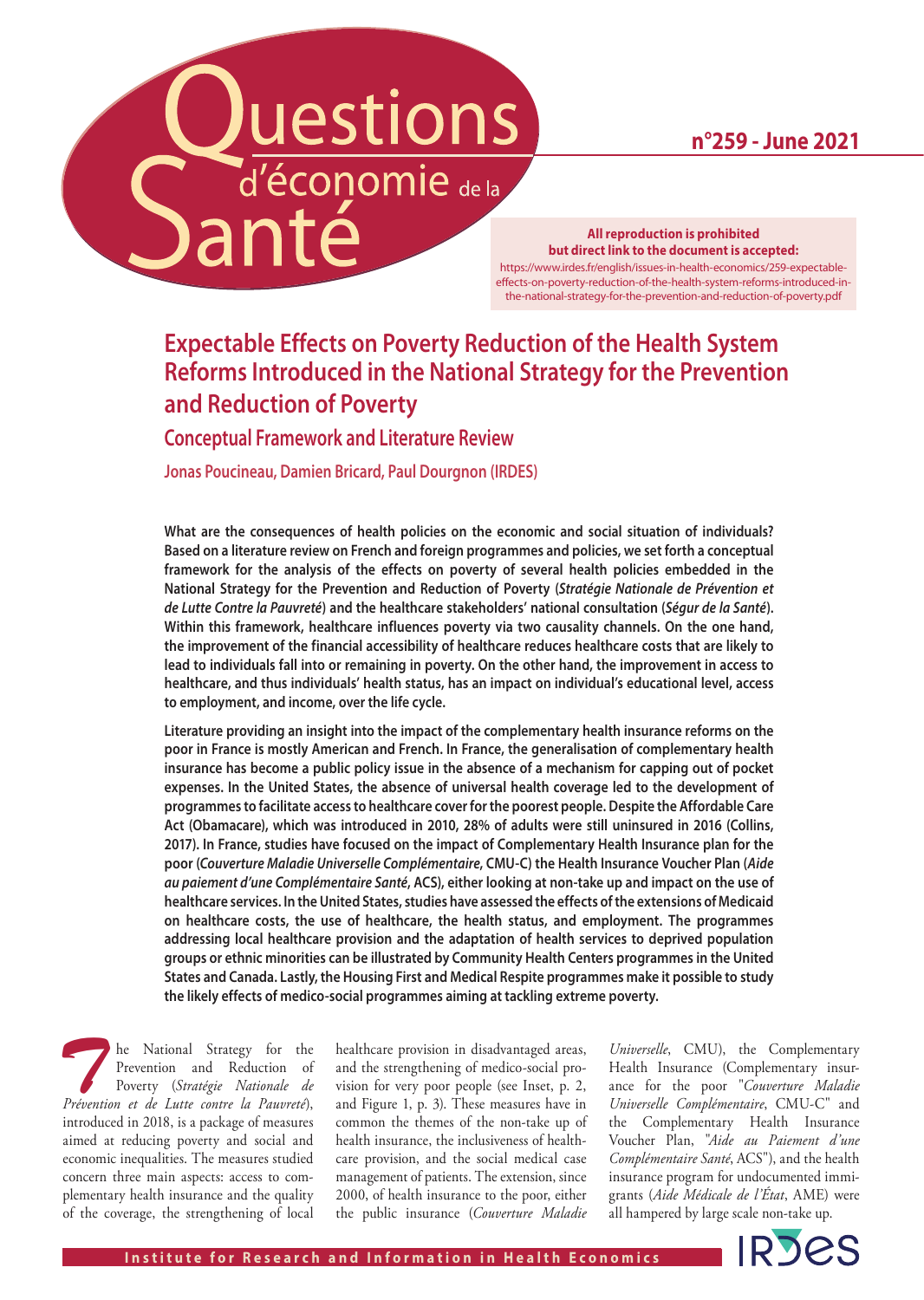**G1I**

The organisation of health services to achieve greater inclusiveness aims to adapt healthcare provision to segments of the population that it is supposed to benefit –disadvantaged people– by reducing the physical distances, and the financial and cultural barriers to care. In the measures studied, the inclusiveness is based on interpretation services, mobile healthcare units (and more generally initiatives that are often referred to as "proactive"), the adaptation of consultation times, patients' participation in the management of institutions, and the training of healthcare professionals.

The positive outcomes of social medical case management have been confirmed by studies and experiments conducted abroad as well as in the French context. There is currently a form of consensus about the fact that health inequalities largely develop outside the healthcare system, hence the need to involve the other social protection actors. Social protection can simultaneously improve individuals' health and their social and economic situation. However, the French context is characterised by the large number of organisations and schemes in the social protection field. This accumulation of protection bodies is a source of inefficiency for the actors in the social protection field and a source of complexity for the populations concerned.



This article is based on a review of literature conducted with the financial support of France Stratégie as part of an assessment of the 2018 National Strategy for the Prevention and Reduction of Poverty (*Stratégie Nationale de Prévention et de Lutte contre la Pauvreté*). The strategy aims to reduce poverty and economic and social inequalities. It has been implemented in five areas: health; early childhood and education; support, training and employment; housing; and social rights. Furthermore, the health stakeholders' national consultation (*Ségur de la Santé*, July 2020) focuses on healthcare provision, with funding measures, and healthcare management measures, and also an objective of combatting the social inequalities in health.

This study aims to gain a better understanding of the potential effect on poverty and on persons suffering from poverty of the five health policies proposed in the National Strategy for the Prevention and Reduction of Poverty and three policies included in the health system stakeholders' national consultation (see Inset, p. 2). The project has been published as a report on the website of France Stratégie<sup>1</sup> as well as a working paper by the Institute for Research and Information in Health Economics (IRDES) [Bricard et al., to be published].

#### **The measures studied**

**The National Strategy for the Prevention and Reduction of Poverty**

- P1 : "Ensuring that everyone has access to complementary health insurance";
- P2 : "Automatic renewal of the complementary health cover (CMU-C) for the beneficiaries of the Active Solidarity Income (RSA)";
- P3 : "Creating 100 community health centres in the high-priority city neighbourhoods (QPV)";
- P4 : "Supporting the '100% Santé' health insurance measure with regard to optical care, hearing aids, and dental care";
- P5 : "Radically increasing intensive social support services: 1,450 additional places by 2022 for the medical centres for homeless people (LAM) and the overnight short-term nursing homes (LHSS); and 1,200 additional places for the temporary accommodation and medical centres (ACT), which represents an increase of 25% of the specific national healthcare expenditure objective (ONDAM)".

#### **The Stakeholder Consultation**

- S1 : "Strengthening the medical and paramedical services in the 400 Healthcare Access Offices (PASS) that ensure medical and social care for uninsured patients in hospitals";
- S2 : "Creating 60 'participative' health centres with health provision that is adapted to people living in disadvantaged areas";
- S3 : "Creating 500 new overnight short-term nursing homes (LHSS) to attain 2,600 places between now and 2022, providing health and social support for homeless persons".

Although disparities in health status are partly attributable to the social field, health is a determinant of individual trajectories, such as professional careers. Although the primary aims of these measures focused on access to healthcare, the effectiveness of healthcare, and the health of the poor, they were introduced as part of a wider plan to reduce poverty. This study adopts a regulatory perspective, by providing an explanatory framework of the potential effects of the various health policies on poverty. It is not a critical assessment of public policy choices, that is to say a comparison with alternative policies, but rather an initial step towards a future assessment. The explanatory framework of the effects of the measures in the National Strategy for the Prevention and Reduction of Poverty (*Stratégie Nationale de Prévention et de Lutte contre la Pauvreté*) and the stakeholders' national consultation (*Ségur de la Santé*) on poverty is at the crossroads of two reciprocal causalities, one of which points to health as a determinant of individuals' social and economic situation, and the other points to health as the product of social determinants.

#### **How can health policies affect poverty?**

The declared objectives of the health measures in the National Strategy for the Prevention and Reduction of Poverty (*Stratégie Nationale de Prévention et de Lutte contre la Pauvreté*) and the stakeholders' national consultation (*Ségur de la Santé*) are reducing financial insecurity resulting from healthcare expenses, reducing barriers to accessing healthcare, and improving the health of the poor. Although poverty is not explicitly mentioned, the measures studied target types of poverty and hence distinct segments of the population. The health insurance measures are part of a drive to universalise complementary health insur-

ance and mainly target vulnerable persons, who have different types of fragility (professional, financial, etc.) in terms of health coverage, and who are at risk of falling into long-term poverty. The investment in local healthcare centres is aimed at the poorer areas where there is a lack of public services and healthcare provision. The residential nursing care measures are aimed at very poor people, whose basic needs are not being met (housing, food, etc.), who are socially excluded, and who often have no access to social protection (see Inset above and Figure 1, p. 3).

#### **Health status as a determinant of income and social status**

The measures studied have three principal aims: increasing and improving the use of healthcare services by poor segments of the population, improving their health, and reducing poverty (final objectives in Figure 1).

There are reciprocal causal relationships between individuals' health and socioeconomic status, which are self-perpetuating throughout their lives. An individual's state of health during his/her childhood has a longterm effect on his/her social situation in adulthood. Likewise, certain social inequalities in health are passed down from generation to generation. In the shorter term, good health increases the likelihood of being employed, whereas poor health increases the risk of being unemployed or inactive. Employability can also be negatively affected by health problems such as obesity and poor oral health. However, in light of the range of measures assessed, merely studying the effect of measures –whose principal aim is to improve access to healthcare– on the social situation of individuals is of little relevance. It was important to focus initially on the aims designed to improve access to health coverage, the use

[https://www.strategie.gouv.fr/publications/](https://www.strategie.gouv.fr/publications/evaluation-de-strategie-nationale-de-prevention-de-lutte-contre-pauvrete-rapport-2021) [evaluation-de-strategie-nationale-de-prevention](https://www.strategie.gouv.fr/publications/evaluation-de-strategie-nationale-de-prevention-de-lutte-contre-pauvrete-rapport-2021)[de-lutte-contre-pauvrete-rapport-2021](https://www.strategie.gouv.fr/publications/evaluation-de-strategie-nationale-de-prevention-de-lutte-contre-pauvrete-rapport-2021)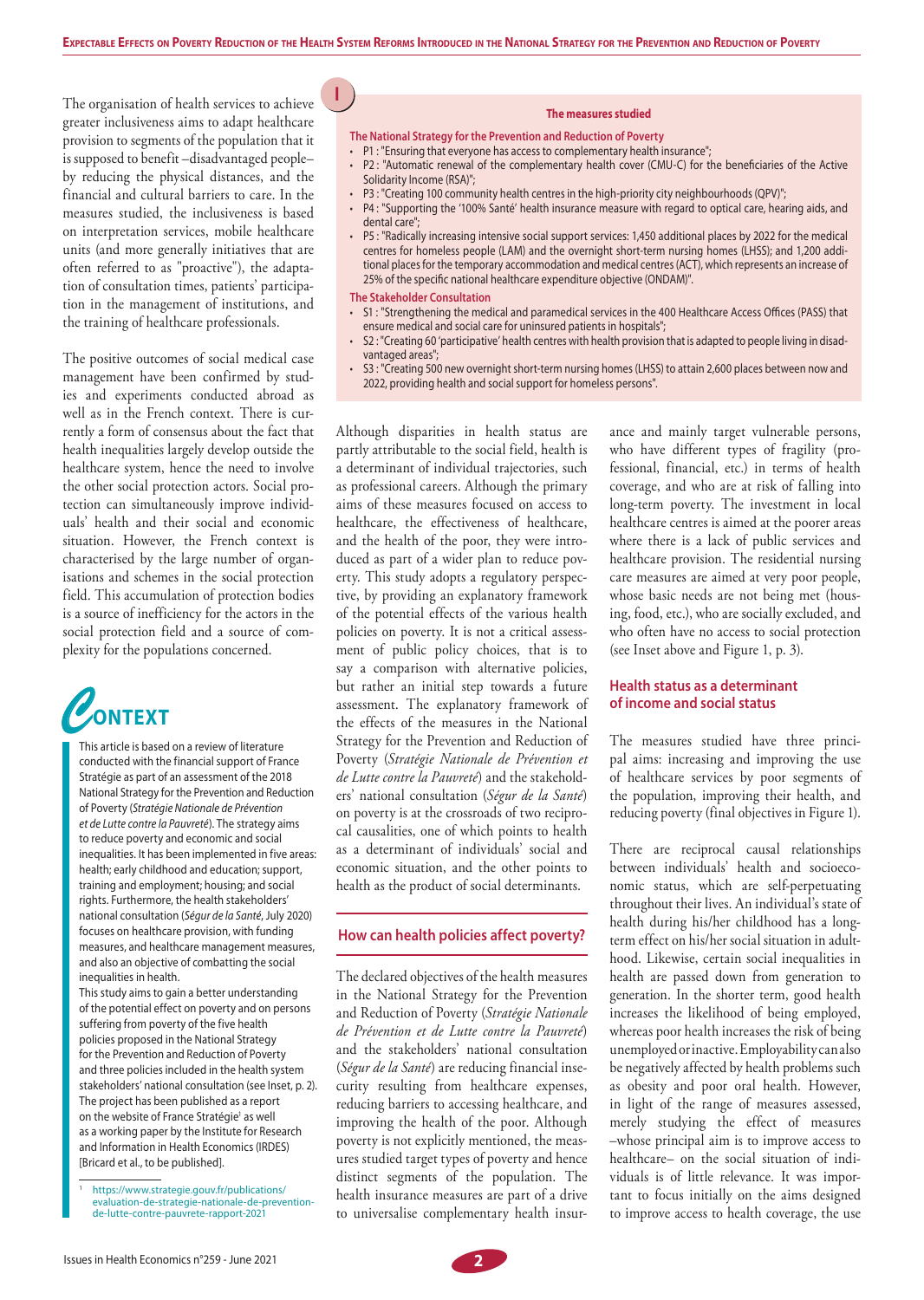

of healthcare services, and health. Indeed, an improvement in access to healthcare leads to an improvement in health, especially for disadvantaged people, who are heavily affected by the problem of unmet healthcare needs.

#### **Policies aiming at improving access to healthcare influence out-of-pocket expenses and health status**

The main aim of the health insurance measures is to improve financial accessibility to healthcare provision by lowering insurance premiums and reducing non-reimbursed healthcare costs, by offering better levels of coverage (better healthcare coverage and extending the "basket of care"). Lowering premiums and reducing out-of-pocket expenses may have a direct effect on the financial insecurity of disadvantaged households, resulting from significant expenses and which may be unforeseen in terms of insurance and healthcare. Improving the "basket of care" may make it possible to reduce the rejection of medical treatment for financial reasons, which is the leading cause of the rejection of medical treatment in France.

The establishment of health centres in disadvantaged areas may make it possible to remove several barriers to healthcare, especially the geographical remoteness of healthcare provision (which is also a major source of the rejection of medical treatment), and improve the interaction between patients and medical staff. Schemes aimed at very poor people may also put these levers into action.

#### **Three levers to improve access to healthcare**

The policies studied in this study use three types of healthcare access lever identified in the literature (Penchansky & Thomas, 1981):

- Financial accessibility involves both the cost of insurance premiums and the amount of out-of-pocket expenses after coverage by compulsory health insurance and complementary health insurance;
- Accessibility and the availability of care involves the geographical proximity of care facilities and the matching of resources in terms of medical and medico-social staff to the needs of the target population;
- Medical interaction and interaction with the healthcare system involves adapting healthcare and social services to the target population, in particular reducing the cultural distance between doctor and patient (participation of users, "proactive" initiatives, interpretation services, the training of healthcare professionals, the social medical case management of patients, etc.).

#### **Insurance, out-of-pocket, and poverty**

The expansion of Complementary Health Insurance (CMU-C) to populations who

were previously eligible for the Health Insurance Voucher Plan (ACS) enables them to benefit from complementary health cover (*Complémentaire Santé Solidaire*, C2S) in exchange for a financial contribution, depending on their age. The new coverage may be less expensive and of better quality than complementary health insurance available on the market. The C2S system also enables beneficiaries to reduce the cost of healthcare compared with a traditional health insurance plan, because it waives medical deductibles, non-refundable deductibles, and additional fees in coordinated treatment plans. Lastly, it enables patients to avoid having to make prepayments (i.e., before being reimbursed by public and complementary insurances) thanks to the "*tiers payant*"system of direct payment by insurers for medical treatment, which has been shown to have an effect on social inequalities in healthcare utilisation. On the whole, the reduction in the number of cases in which people lose their rights, at least for beneficiaries of the Active Solidarity Income (*Revenu de Solidarité Active*, or RSA), whose rights are automatically renewed, and the improvement in cover reduce the risk of the rejection of medical treatment and the need to pay catastrophically high healthcare costs, which could result in people descending into or staying in poverty (Figure 2).

#### **Inclusiveness and social medical case management in Community Health Centres**

Inclusiveness policies aim to improve the interaction between health and social professionals and users. In particular, the community health centres and participatory health facilities, and the medico-social support schemes for very poor people aim to reduce the distance, particularly the cultural dis-

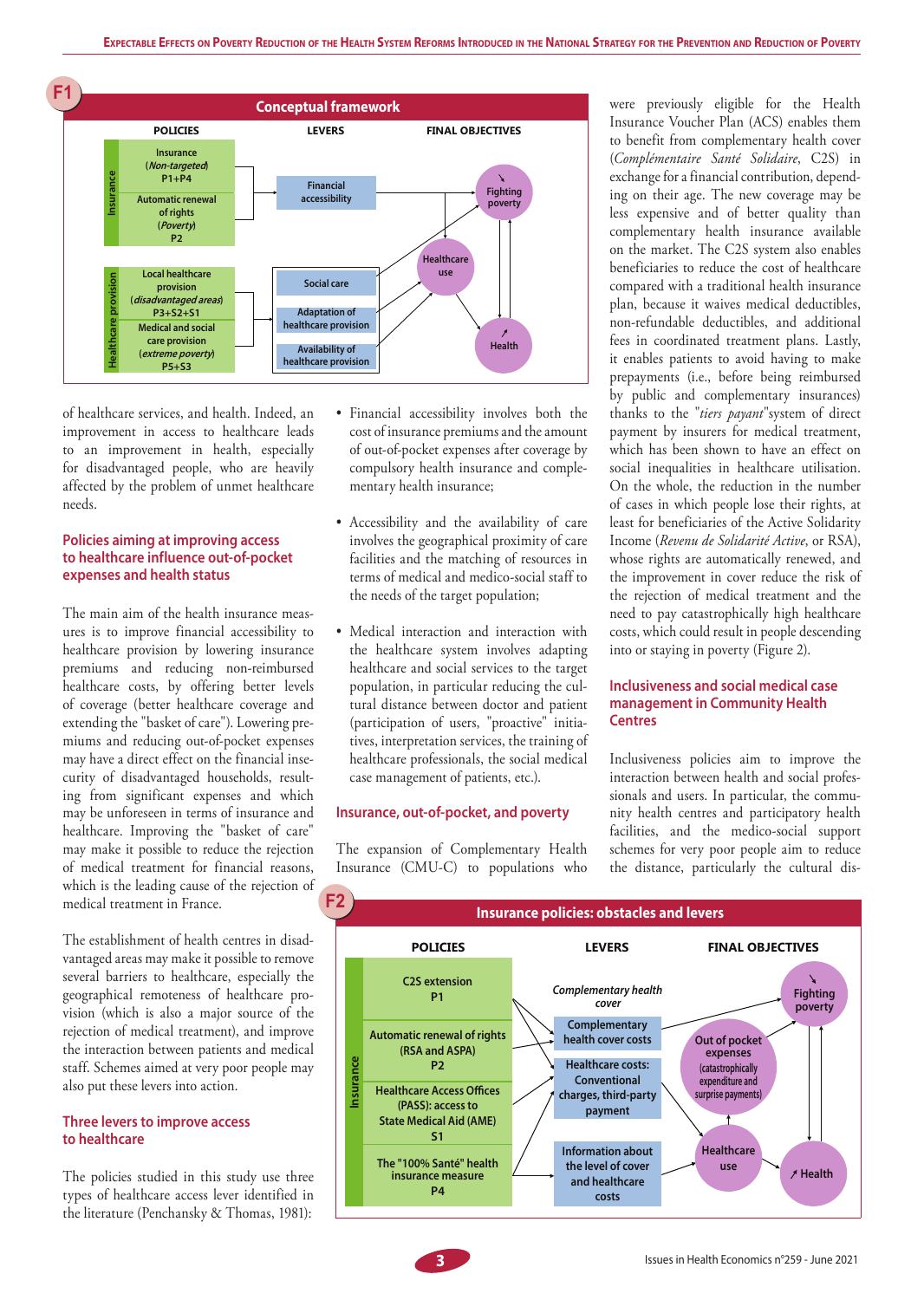tance, between users and health professionals, through interpretation services and the training of professionals. These programmes adopt a proactive approach of "reach out to patients", with a view to improving the effectiveness of the interaction with the medical and social services, in terms of quality of care, user satisfaction, and, in fine, reducing social health inequalities. They also aim to facilitate the take up of health coverages and programmes through better access to information (Figure 3).

#### **A review of comparable policies**

#### **Method and resources used**

The review's main field of study was economics, in particular an assessment of public policies, which was associated with approaches to sociology, public health, and social epidemiology. The sources used were: (1) the document database of the Institute for Research and Information in Health Economics (*Institut de recherche et documentation en économie de la santé*, IRDES); (2) "snowball" research based on relevant reference material before and after the study; (3) documentary research using key words in a bibliographical database (Medline) for certain specific topics (community health centres, Healthcare Access Offices (*Permanences d'Accès aux Soins de Santé*, PASS), etc.); and (4) grey literature comprising the administrative documents relating to the National Strategy for the Prevention and Reduction of Poverty (*Stratégie Nationale de Prévention et de Lutte contre la Pauvreté*) and the stakeholders' national consultation (*Ségur de la Santé)*, as well as the assessment reports and activity records of certain schemes.

#### **Tackling health insurance non-take up and expanding insurance to the poor**

Literature clarifying complementary health insurance reforms is usually American and French. Indeed, the American health insurance system falls short of being universal and has been the subject of reforms and initiatives on a federal level –if Trump's term of office is excluded– and on state and community levels, aimed in particular at improving access to care and coverage for the most disadvantaged people (Medicaid). In France, many studies have focused on the non-take up of the Health Insurance Voucher Plan (ACS), Complementary Health Insurance (CMU-C), and the extension of complementary health insurance.

The French situation with regard to Complementary Health Insurance (CMU-C) and the Health Insurance Voucher Plan (ACS): France is the OECD country in which the proportion of out-of-pocket expenses borne by the users, in the total healthcare expenditure, is on average the lowest. However, the rates of rejection of medical treatment for financial reasons in France are amongst the highest and there are significant social inequalities in the use of healthcare services (Chaupain-Guillot & Guillot, 2015; Devaux, 2015). This finding may reflect financial barriers to healthcare that are greater for lower income individuals, which are linked both to greater healthcare needs and their lower complementary health insurance coverage rate. The creation of Complementary Health Insurance (CMU-C) and the Health Insurance Voucher Plan (ACS) aimed to reduce difficulties in accessing complementary health insurance. But the rates of non-take up of the two schemes are



high (between 34 and 45% for complementary health insurance, and between 41 and 59% for the Health Insurance Voucher Plan) [Fonds CMU, 2018], in a context in which they are run by a combination of public and private operators. The creation of the C2S complementary health cover in November 2019 aimed to improve access to complementary health insurance for lower income individuals, particularly for households that had previously been eligible for the Health Insurance Voucher Plan (ACS). The expected effects of the measure can be extrapolated initially from studies that were conducted after the establishment of Complementary Health Insurance (CMU-C) in France.

With regard to the financial accessibility to healthcare, it has been shown that Complementary Health Insurance (CMU-C) made it possible –by removing the premium for complementary health insurance– not only to directly affect the household budgets of beneficiaries with significant redistributive effects, but also to eliminate out-of-pocket expenses for most of the beneficiaries (Ricci & Gilles, 2010; Sireyjol, 2016). Several studies have also shown that Complementary Health Insurance (CMU-C) has an impact on the likelihood of consuming outpatient care (dental treatment, GPs, specialists, pharmacy) and on the volume of healthcare expenditure (Carré et al., 2021; Grignon et al., 2008). Hence, complementary Health Insurance (CMU-C) enables its beneficiaries to have healthcare consumption that is similar to the rest of the population (Guthmuller & Wittwer, 2017). However, the households whose income is just above the CMU-C threshold continue to face great difficulty in paying for complementary health insurance, despite the existence of the Health Insurance Voucher Plan (ACS) [Jusot et al., 2011].

The situation in the United States with regard to Medicaid and Obamacare: in the United States, public health insurance for low-income households, Medicaid, has existed since 1965 and has been extended on numerous occasions over the last few decades, including the Affordable Care Act (ACA) and Obamacare in 2010. Many studies have analysed the effects of these insurance coverage extensions on several aspects of poverty, and could provide insight into the expected effects of the implementation of the C2S complementary health cover in France.

The Medicaid extensions have led to a significant improvement in the use of healthcare for poor households that initially had no coverage, notably with improvements in the

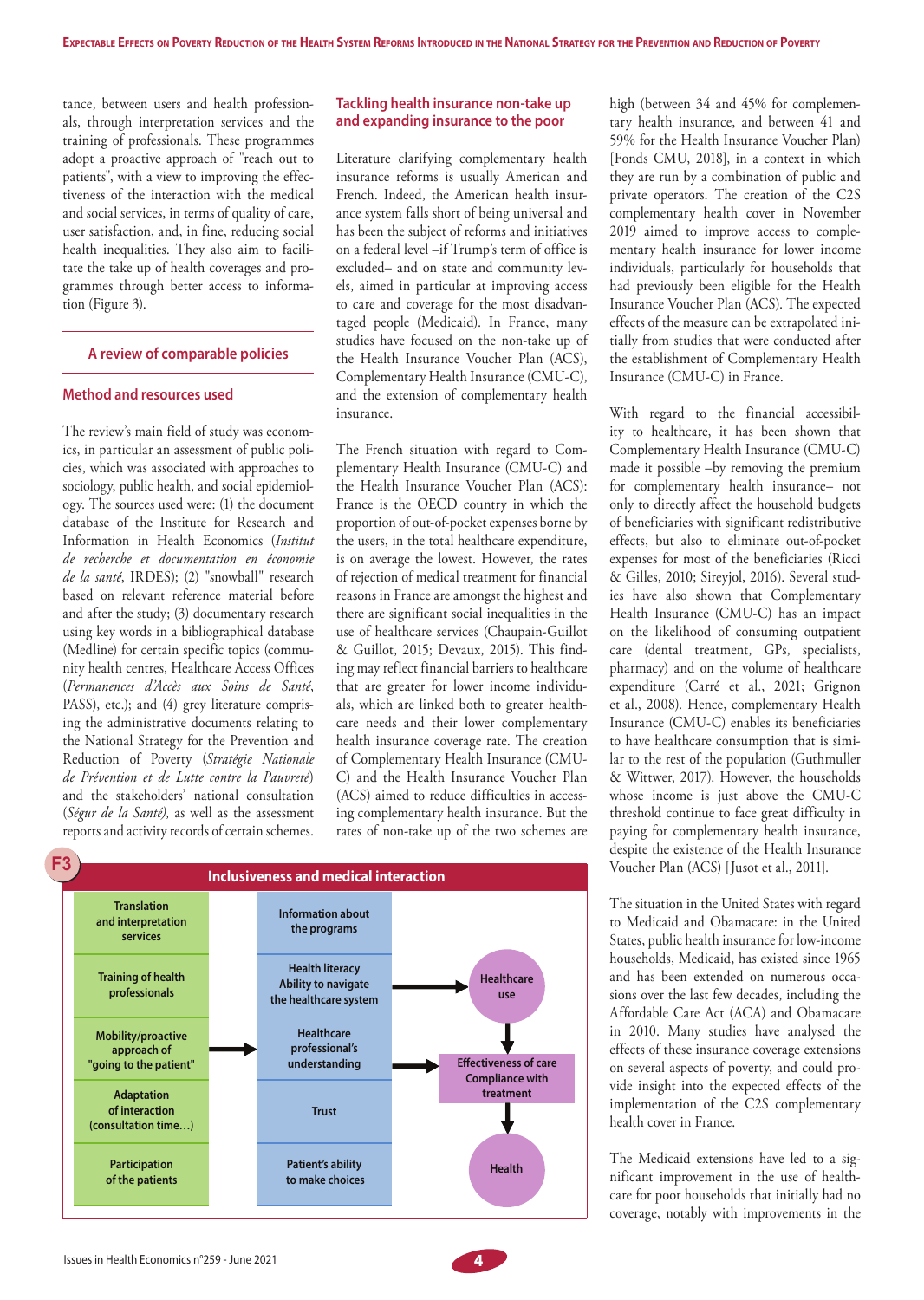use of primary and preventive care and hospitalisations (Finkelstein et al., 2012; McKenna et al., 2018). Consequently, there has been an overall decrease in the use of the emergency services (Sommers et al., 2016; Wherry et al., 2015). In terms of people's health, positive effects have also been observed, both in the short term (improvements in perceived health and mental health) and the long term (reduced rates of mortality, impairment, and certain chronic diseases and obesity) (Baicker et al., 2013; Goodman-Bacon, 2016; and Miller & Wherry, 2019). Access to Medicaid has enabled many low-income households to reduce their healthcare expenditure for medical services, insurance premiums, and prescriptions for drugs, thereby relieving the financial pressure that is sometimes difficult to cope with (Glied et al., 2017). Long-term effects have also been observed with regard to secondary school graduation rates and a reduction in exits from the labour market, as well as an improvement in access to employment.

The situation in Taiwan: universal health insurance has been implemented on a wide scale. In 1995, a universal health insurance system was introduced in Taiwan (a national health insurance (NHI) scheme), jointly funded by social security contributions, State subsidies, and individual insurance premiums. The proportion of the population benefitting from healthcare coverage thus rose from 57% to 98%, and the beneficiaries have almost free access to healthcare with low patient contributions in most of the hospitals and clinics. The implementation of the NHI has led to a substantial increase in the use of hospital and outpatient healthcare, particularly for the elderly (Chen et al., 2007), while reducing non-reimbursed healthcare costs, particularly healthcare and pharmaceutical costs, with a greater impact for socially disadvantaged people (Ku et al., 2019). There has been a significant increase in the life expectancy of the poor segments of the population, with a consequent reduction in health disparities in the population (Wen et al., 2008). On the economic front, the introduction of the NHI has had a negative impact on household savings, which is explained by less uncertainty with regard to possible future medical costs (Chou et al, 2003).

The situations in the United States and Taiwan do not make it possible to anticipate the full effects of the French measures, because there are major differences between the health insurance systems ("first-dollar" coverage in the United States and Taiwan, for people who initially had no coverage; complementary health insurance in France, which

concerns a smaller number of people). They do however demonstrate that it is relevant to question the effects on poverty of the health insurance policies implemented in France.

The extension of dental and optical cover: certain studies have also examined the effects of an extension of the dental and optical cover in the Medicaid reforms. These assessments could help predict the possible effects of the "100% Santé" health insurance measure. The coverage of optical expenses has been associated with an increased likelihood of consulting an ophthalmologist and a lower rate of healthcare renunciation for financial reasons, as well as a reduction in impaired vision and functional limitations associated with vision disabilities (Lipton & Decker, 2015). Dental care coverage has had similar effects, with an increase in dental visits and a lower likelihood of having untreated tooth decay (Decker & Lipton, 2015). In South Korea, an extension of dental care cover for people aged 65 or over has also made it possible to improve the use of dental services, and to reduce the social disparities in the use of dental services (Choi & Jung, 2020).

Combatting the non-take up of health insurance: the reasons for the non-take up of free or subsidised health insurance programmes, such as Complementary Health Insurance (CMU-C) and the Health Insurance Voucher Plan (ACS) in France, have been studied extensively in the literature. The main reasons put forward are a lack of information, the complexity of the procedures, the benefits, which are considered insufficient, social stigma, doctors' refusal to treat people with Complementary Health Insurance (CMU-C), and an absence of healthcare requirements (Dufour-Kippelen et al., 2006; Guthmuller et al., 2014a). A certain number of trials have been conducted to improve the rates of use, particularly the use of the Health Insurance Voucher Plan (ACS) in France (Guthmuller et al., 2014b). The literature highlights the fact that automatic enrolment with a right of cancellation would be the most effective way of achieving this objective (Remler & Glied, 2003). In the United States, several examples confirm this idea, such as the Medicare Part B programme, whose enrolment is automatic (but the beneficiaries have the right to cancel the plan), and whose rate of use is three times higher than that of the Medicare Saving Program, whose enrolment is subject to eligibility (96% versus 33%) [Dorn & Kenney, 2006]. The measure relating to the renewal of Complementary Health Insurance (CMU-C) for beneficiaries of the Active Solidarity Income (*Revenu de Solidarité Active*, or RSA)

could prove beneficial in this regard, at least for this segment of the population, which is only a minority of eligible people. It is also important to note that this measure solely concerns renewal and not enrolment.

#### **Improving local healthcare provision: the community and participatory healthcare facilities**

The local healthcare provision policies primarily aim to create or invest in community and participatory healthcare facilities in high-priority urban areas. The expected effect of this measure is an improvement in healthcare provision in France and a facilitation of access to healthcare for disadvantaged people. Better accessibility and availability of care, and a strengthening of medical interaction and interaction with the healthcare system could contribute to improving accessibility to healthcare for a segment of the population that is geographically distant, financially underprivileged, and culturally distant. In fact, the literature on the social medical case management provided in the facilities indicates that they could improve access to minimum social benefits and employment integration schemes, thereby contributing to a reduction in poverty.

The French health system is increasingly lagging behind the Anglo-Saxon and northern European countries with regard to community-based care and the inclusiveness of healthcare provision. Indeed, the development of such facilities is recent in France, and, to our knowledge, no assessment of the impact of participatory healthcare facilities on the use of healthcare and poverty has been published to date. The measures can, however, be underpinned by the examples of the Community Health Centers (CHCs) in the United States and Canada which, under a generic term, encompass various schemes.

Many studies, most of which were conducted in the United States, have highlighted the impact of the CHCs on various aspects of healthcare use, whether this consists of regular consultations with a GP or the use of preventive healthcare, and also more generally on the improvement in patient experience (Shi & Stevens, 2007). It has also been shown that the use of CHCs has made it possible to increase healthcare quality for patients suffering from chronic diseases that is equivalent to that provided in other types of healthcare facilities, with nevertheless less effective monitoring for uninsured patients compared with patients who have Medicaid (Hicks et al., 2006). A greater density of CHCs in an area

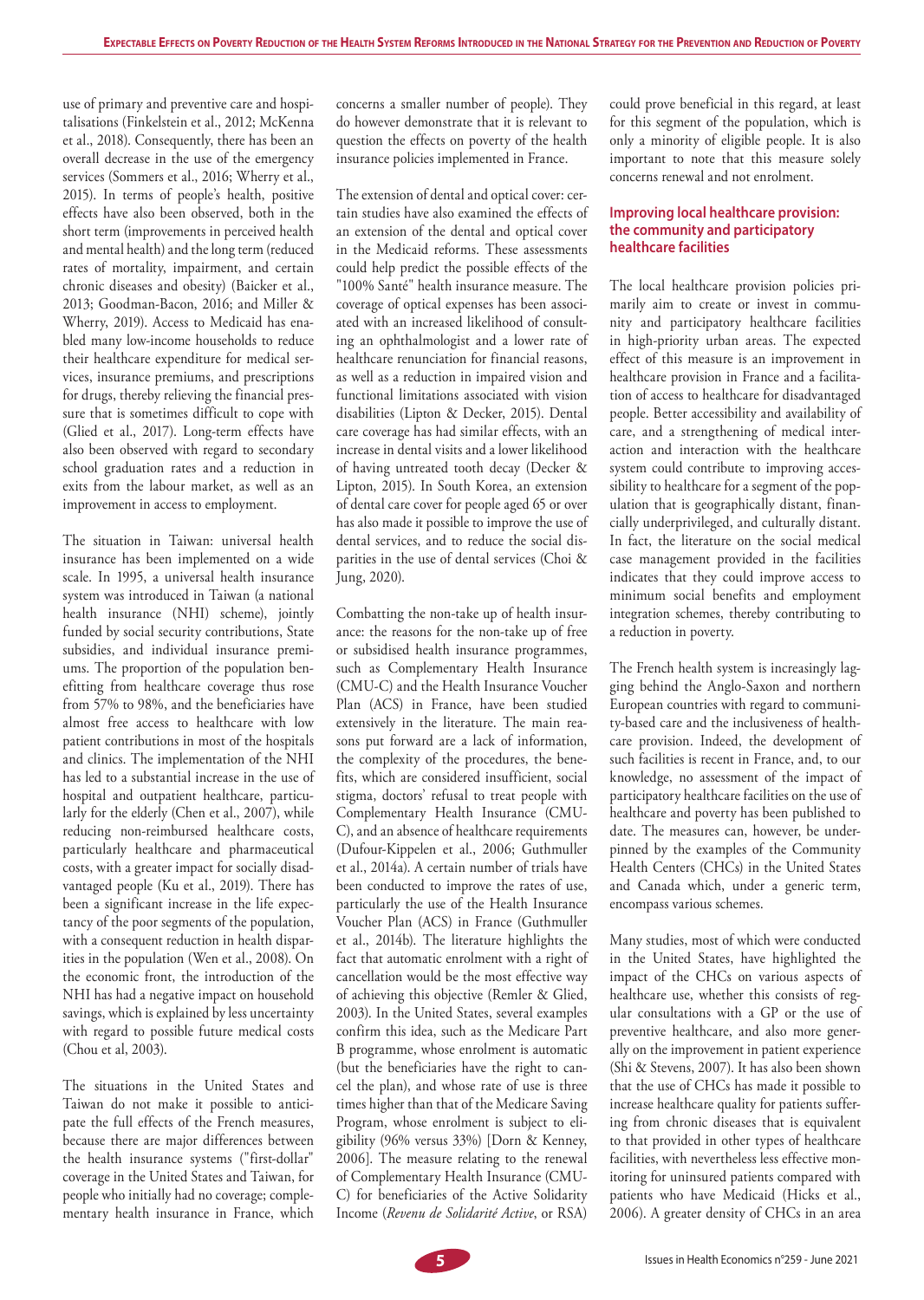is also associated with less use of hospital services as compared with areas with less healthcare facilities, particularly with regard to the emergency services and avoidable hospitalisations (Evans et al., 2015; Rothkopf et al., 2011). A study of the long-term consequences of the differential establishment of CHCs in the United States during the period 1965– 1974 also highlighted a decrease in mortality for Americans aged over fifty (Bailey & Goodman-Bacon, 2015).

The CHCs also provide other services. These include health education, transport, or help to obtain food, housing, or social services. The provision of these services has been linked to more frequent use of healthcare services (such as vaccinations and preventive treatments), as well as a more systematic use of these healthcare establishments as a regular source of healthcare rather than as emergency services (Nguyen et al., 2020; Yue et al., 2019).

With regard to the Canadian situation, a qualitative study demonstrated the important role played by community initiatives in the fight against social isolation and poverty in Ontario, by improving social relations and providing opportunities and partnerships in order to direct individuals towards training and employment (Collins et al., 2014).

Hence, the examples of community health centres in the United States and Canada are encouraging on various levels. However, like the health insurance measures, the structural differences between the healthcare systems compel us to tone down the expected effects of the creation of community health centres in France, which should also be observed to a lesser extent.

#### **The Hospital Healthcare Access Services (PASS): a unique but little studied initiative**

The Hospital Healthcare Access Services (PASS) were created in 1998 by the Social Exclusion Act. These initiatives, which have no equivalent outside France, provide medical and social services, and enable hospitals —which can reduce their bad debts via these initiatives— to redirect uninsured patients towards the French public health insurance system *(Assurance Maladie*) or State Medical Assistance (*Aide médicale de l'État*, AME) for undocumented immigrants. The State Medical Assistance, like other health insurance schemes aimed at poor individuals, faces high rate of non-take up (49%) (Jusot et al., 2019). A study conducted in 2003 showed that it was possible to set up an information

system, at least on an ad hoc basis, which made it possible to identify the people who used the Hospital Healthcare Access Services (PASS) [Trinh-Duc et al., 2005]. This study also highlighted the importance of interpretation services, as a third of the users did not speak French. The impact of Hospital Healthcare Access Services (PASS) on the use of emergency departments as well as on the treatment programme of their users, has not to our knowledge been studied quantitatively.

#### **Medical-social housing for persons in severe poverty**

The last group of measures relates to the strengthening of the overnight short-term nursing homes (*Lits Halte Soins Santé*, LHSS), medical centres for homeless people (*Lits d'Accueil Médicalisés*, LAM), and temporary accommodation and medical centres (*Appartements de Coordination Thérapeutique*, ACT). Over the last decades, there has been a huge increase in the number of homeless people in developed countries (Fazel et al., 2014), particularly in France, where the figures increased by fifty percent between 2001 and 2012 (Yaouancq et al., 2013), and then doubled between 2012 and 2020, reaching almost 300,000 persons at the end of 2020 (Fondation Abbé Pierre, 2020). Homeless persons have a state of health that is significantly poorer than that of the rest of the population and often suffer from somatic or mental illnesses, and psychoactive substances addiction (Feantsa & Fondation Abbé Pierre, 2018). The overnight short-term nursing homes (LHSS), medical centres for homeless people (LAM), and temporary accommodation and medical centres (ACT) provide accommodation and health and social services for homeless adults, whose state of health does not require hospital treatment, but which is incompatible with living outdoors.

Assessment reports and activity records of these initiatives highlight the contributions made by and benefits for the target populations (the Directorate General of Social Cohesion – the French Ministry of Health and Solidarity (DGCS – *Ministère des Solidarités et de la Santé*), 2018; the *Fédération Santé & Habitat*, a federation of associations that manage temporary accommodation and medical centres (ACT), 2020; Picon et al., 2013). The relatively long period of accommodation –ranging from two months for the overnight short-term nursing homes (LHSS) to one or several years for the temporary accommodation and medical centres (ACT)– makes it possible to provide social medical case management for the patients,

with comprehensive medical monitoring, social care, and the development of a medium-term discharge plan. In this respect, the temporary accommodation and medical centres (ACT) have demonstrated that they can improve the socio-economic situation of their users, as they are four times more likely to be employed (4% to 16%), and three times less likely to be without financial resources (36% to 12%) or without complementary health cover (28% to 10%) when they have left the centres compared to when they entered them. The support provided by these schemes has also enabled 62% of the users to have access to permanent housing, and while more than 9 out of 10 of the entrants were homeless or in precarious housing, this situation only concerned 14% of the patients who left the centres in 2019. However, the situation regarding the overnight short-term nursing homes (LHSS) is more contrasted; 47% of the patients left to live on the street or in emergency overnight shelters in 2011. However, the situation has since improved, with 16 to 32% of patients ending up in vulnerable situations after discharge in 2018, depending on the départements studied.

Assessments of these schemes have, however, highlighted certain limits, such as the significant lack of places and the absence of regulation of the available places, complex admission procedures that could put people off the idea of joining the schemes, the inadequate accommodation for women, underage individuals, and specific populations with particular needs (foreign persons in precarious situations, and persons with complex medical situations), and the lack of suitable discharge plans. These limits concern the overnight short-term nursing homes (LHSS) more than the other two schemes.

Abroad, the "Housing First" model, strengthened to combat extreme poverty, is similar to the French medical and social care schemes, and the extensive literature on the subject provides a good basis for studying its potential effects. It is a scheme that provides services for homeless persons suffering from severe mental disorders or addictions, developed in the United States in the 1980s and 1990s, which focuses on unconditional access to secure housing as the starting point of the recovery process, and which places user's freedom of choice at the heart of the programme (Tsemberis, 1999, 2011). It reflects a paradigm shift in the provision of support for these vulnerable populations, and contrasts with the traditional model based on treatment (Treatment First) in developed countries, which is a step-by-step process: appli-

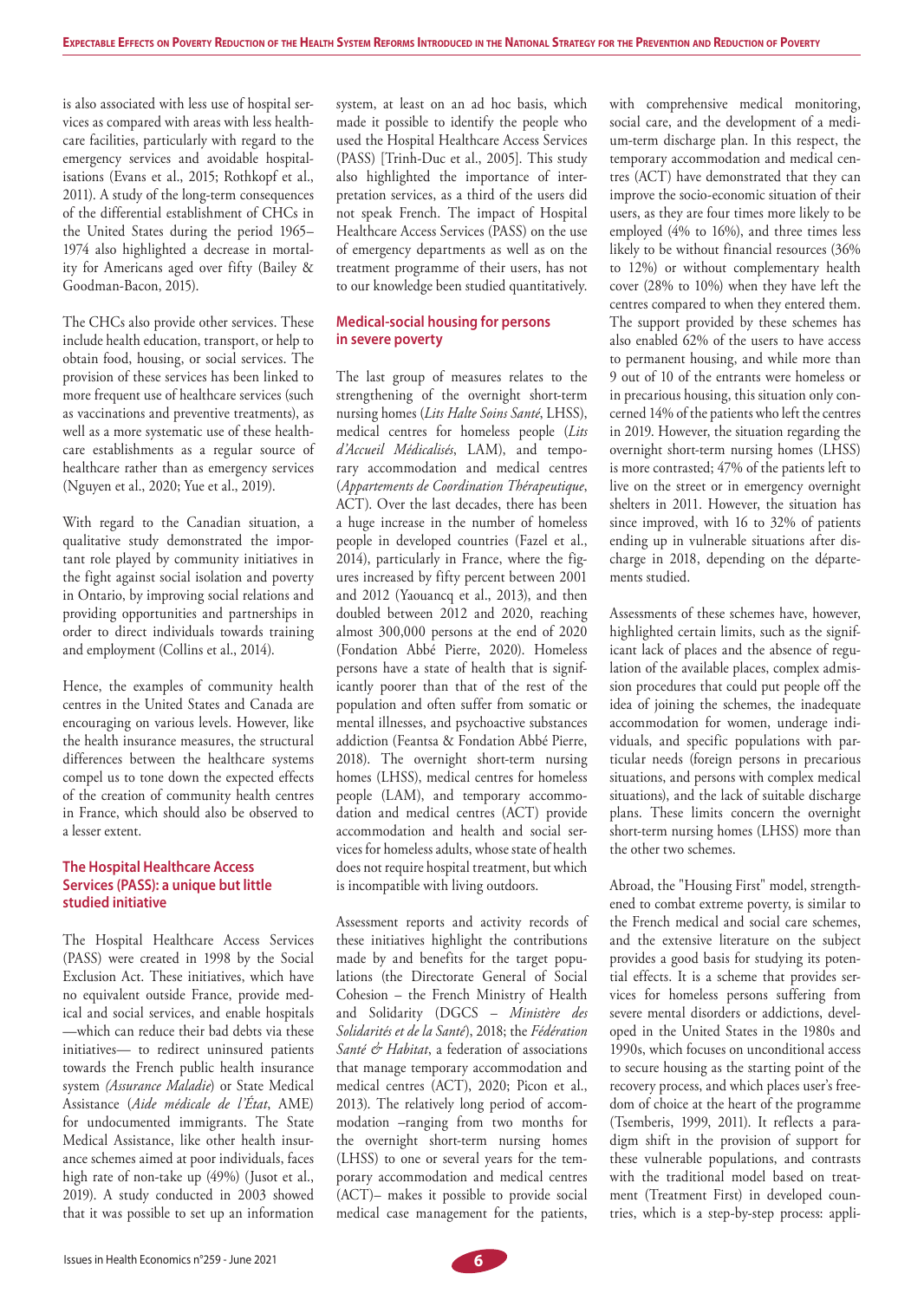cants must first take a certain number of steps before being offered housing, and in particular have to start a treatment programme or stop the consumption of psychoactive substances.

The model has been implemented in fifteen countries in North America and Europe (including France), and has been the subject of many assessments. In Canada, a large-scale experiment conducted between 2009 and 2013 showed positive results in relation to housing sustainability, the quality of life, and the satisfaction of the patients, and less use of emergency services (Goering et al., 2014). In Lisbon, a qualitative study with an ecological approach showed a significant improvement in social and economic integration, as well as the physical and mental wellbeing of the patients (Ornelas et al., 2014). Other studies have also highlighted conclusive and globally homogenous results, with a reduction in homelessness, and an improvement in health and wellbeing, as well as help with the social reinsertion of the patients (Bretherton & Pleace, 2015; Busch-Geertsema, 2016; Padgett et al., 2011; and Tinland et al., 2020). However, no direct effect was observed on poverty or employability.

More short-term care schemes also exist in the United States, with the Medical Respite Programs (40 days on average). The latter have shown positive effects in terms of healthcare access and health, and in certain cases an improvement in the housing situation of the persons who have received care (Zerger, 2006).

This information from the literature made it possible to provide insight into the expected effects of the measures aimed at strengthening the ACT, LAM, and LHSS schemes in France. These medical and social housing projects seem to be effective in helping persons suffering from significant material poverty and poor sanitary conditions to escape the "poverty trap". However, the apparent effectiveness of the temporary accommodation and medical centres (ACT) and the "Housing First" model, on the one hand, and the much more contrasted situation with regard to the overnight short-term nursing homes (LHSS), on the other hand, suggest that the provision of social medical case management over a relatively long period is required to enable these people with multiple needs to get their lives back on track in a more sustainable way.

\* \* \*

Our conceptual framework, based on our review of the literature, postulated that health is a determinant as much as a consequence of an individual's social and economic status. There exists a reciprocal causal relationship between health and economic and social status. This dual relationship engenders a self-sustaining and cumulative mechanism over a life cycle and over generations, which contributes to the creation of social inequalities and social health inequalities.

How can the evidence be transferred to public policies? At the beginning of the 2000s, many countries implemented policies that explicitly targeted healthcare inequalities (Dourgnon et al., 2001; Couffinhal et al., 2002). They were based on the increasingly damning observation of the existence of extensive social inequalities in health, which

were often on the rise, in countries that had socialised healthcare systems (see the report by Black and Marmot). More recently, health impact assessment tools have been developed to assess the consequences on health of policies that fall outside the realm of health. On the other hand, cross-sectoral approaches, known as Health in all Policies (HiAP), aim to integrate health-related issues into the development of all public policies. This kind of approach was encouraged by the World Health Organisation (WHO, 2014). South Australia and Finland were the pioneers of this approach (Delany et al., 2016; Puska & Stahl, 2010), and the initiative was subsequently implemented in fifteen states and countries around the world. The first evaluations carried out in South Australia showed that the HiAP has strengthened cross-sectoral collaboration and has led to better understanding amongst the various actors, and also underlined the fact that greater efforts will be required to be able to significantly reduce health inequalities (Lin & Kickbusch, 2017; Van Eyk et al., 2017).

Aside from providing insight into the measures in the National Strategy for the Prevention and Reduction of Poverty and the Health stakeholders' National consultation the research compiled in this study underlines the importance of taking into account the dual causality that links health with economic and social status in the development and assessment of public policies. This means studying the effect on health of policies that fall outside the realm of health, and the effect of health policies on the social situation of the people concerned.

## *F***or further information**

- Baicker K., Taubman S. L., Allen H. L., Bernstein M., Gruber J. H., Newhouse J. P., Schneider E. C., Wright B. J., Zaslavsky A. M., & Finkelstein A. N. (2013). "The Oregon Experiment—Effects of Medicaid on Clinical Outcomes". *New England Journal of Medicine*, *368*(18), 17131722. [https://doi.](https://doi.org/10.1056/NEJMsa1212321) [org/10.1056/NEJMsa1212321](https://doi.org/10.1056/NEJMsa1212321)
- Bailey M. J., Goodman-Bacon A. (2015). "The War on Poverty's Experiment in Public Medicine: Community Health Centers and the Mortality of Older Americans". *American Economic Review*, *105*(3), 10671104. https://doi.org/10.1257/aer.20120070
- Bretherton J., Pleace N. (2015). *Housing First in England: An Evaluation of Nine Services*. 81.
- Bricard D., Dourgnon P., Poucineau J. (2021). « Effets attendus sur la pauvreté de huit politiques de santé introduites dans la Stratégie nationale de prévention et de lutte contre la pauvreté et dans le Ségur

de la santé. Une revue de la littérature ». *Document de travail de l'Irdes*, n° 85, à paraître.

- Busch-Geertsema V. (2016). *Le logement d'abord en Europe : Rapport final*. Publications Office. [https://data.europa.eu/](https://data.europa.eu/doi/10.2767/089978) [doi/10.2767/089978](https://data.europa.eu/doi/10.2767/089978)
- Carré B., Jusot F., Wittwer J., Thomas M., Gastaldi-Menager C. (2021). *Public Health Insurance Impact on the Consumption of Healthcare Services for Low Income Populations*.
- Chaupain-Guillot S., Guillot O. (2015). "Health System Characteristics and Unmet Care Needs in Europe: An Analysis Based on EU-SILC Data". *The European Journal of Health Economics*, *16*(7), 781796. [https://doi.](https://doi.org/10.1007/s10198-014-0629-x) [org/10.1007/s10198-014-0629-x](https://doi.org/10.1007/s10198-014-0629-x)
- Chen L., Yip W., Chang M. C., Lin H. S., Lee S. D., Chiu Y. L., Lin Y. H. (2007). "The Effects

of Taiwan's National Health Insurance on Access and Health Status of the Elderly". *Health economics*, 16(3), 223-242

- Choi J.-S., Jung S.-H. (2020). "The Impact of Expanded National Health Insurance Coverage of Dentures and Dental Implants on Dental Care Utilization among Older Adults in South Korea : A Study Based on the Korean Health Panel Survey". *International Journal of Environmental Research and Public Health*, *17*(17), 6417. <https://doi.org/10.3390/ijerph17176417>
- Collins S.R., Gunja M.Z., Doty M.M. (2017). "How Well Does Insurance Coverage Protect Consumers from Health Care Costs? Findings from the Commonwealth Fund Biennial Health Insurance Survey, 2016". The Commonwealth Fund, *Issue Brief*, Oct 2017

• Collins P. A., Resendes S. J., Dunn J. R. (2014). "The Untold Story: Examining Ontario's Community Health Centres' Initiatives to

Address Upstream Determinants of Health". *Healthcare Policy*, *10*(1), 1429.

- Couffinhal A., Dourgnon P., Geoffard P.- Y., Grignon M., Jusot F., Naudin F.(2002). « Comment évaluer l'impact de la complémentaire CMU sur l'emploi ? ». Irdes, *Questions d'économie de la santé*, n° 59, décembre.
- Decker S. L., Lipton B. J. (2015). "Do Medicaid Benefit Expansions Have Teeth? The Effect of Medicaid Adult Dental Coverage on the Use of Dental Services and Oral Health". *Journal of Health Economics*, *44*, 212225. [https://doi.org/10.1016/j.](https://doi.org/10.1016/j.jhealeco.2015.08.009) [jhealeco.2015.08.009](https://doi.org/10.1016/j.jhealeco.2015.08.009)
- Delany T., Lawless A., Baum F., Popay J., Jones L., McDermott D., Harris E., Broderick D., Marmot M. (2016). "Health in All Policies in South Australia: What Has Supported Early Implementation?". *Health Promotion International*, Volume 31, Issue 4, December,